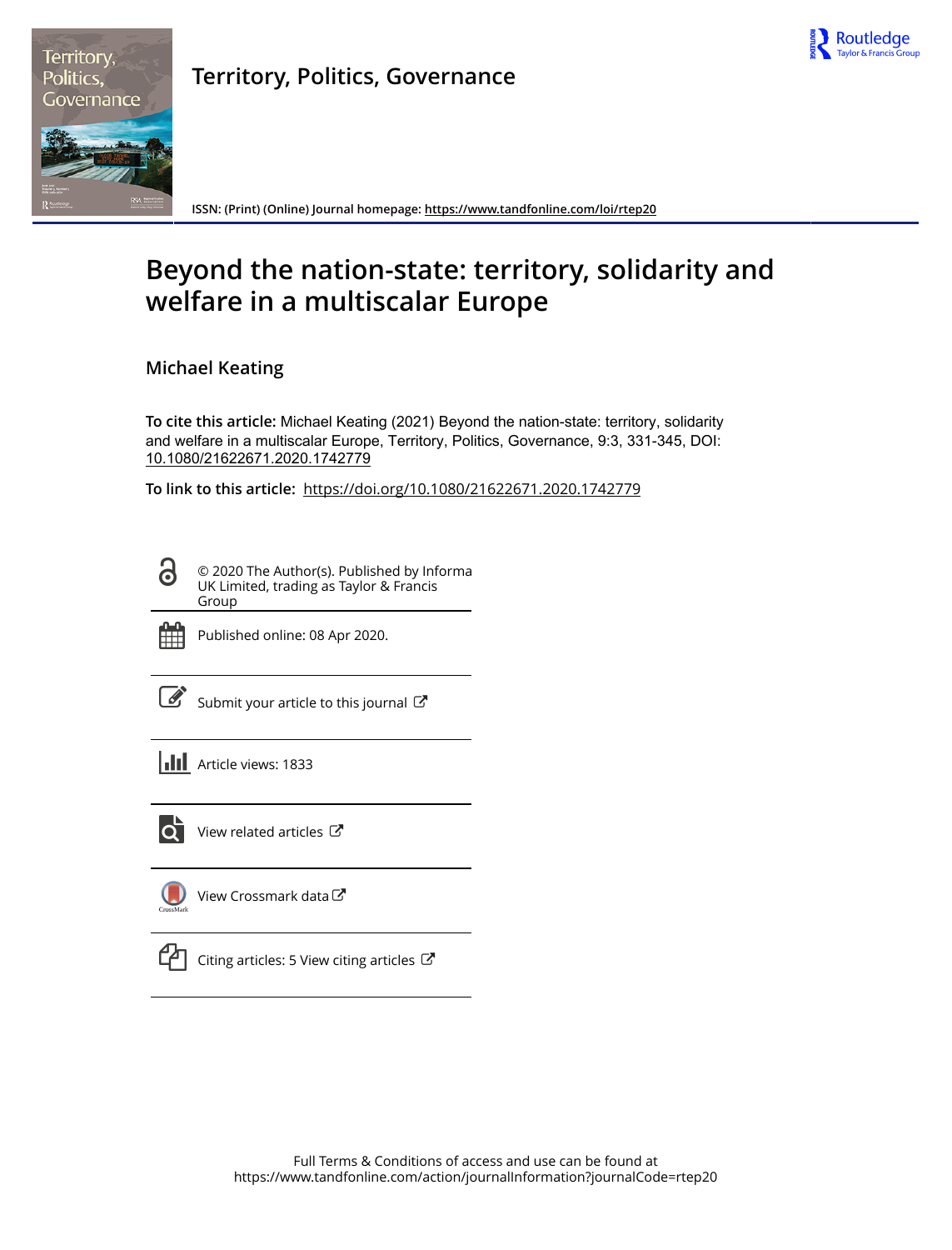

**Regional Studies** Association

**a** OPFN ACCESS **D** Check for updates

# Beyond the nation-state: territory, solidarity and welfare in a multiscalar Europe

Michael Keating <sup>®</sup>

#### **ABSTRACT**

The European welfare state has been founded on the nation-state, within stable boundaries. The nation provided affective solidarity. The state provided the institutional capacity. Coterminous boundaries for the economy and welfare bounded social and economic interests and encouraged social compromises. With spatial rescaling, economic regulation, welfare provision and political identities have migrated to new levels. Regions and cities are presented as in competition for economic development. States seek levels of regulation above and below the state. This may lead to a 'race to the bottom' as regions deregulate and cut spending to attract mobile capital. New regional identities may undermine national solidarity. Theories of fiscal federalism have placing redistributive competences at the highest level to avoid this. Yet, there may be a race to the top as regions experiment in new forms of social provision. New forms of affective solidarity may emerge at new scales. All public policies, and not just explicitly social ones, have a distributive effect. Differences are emerging across substate territories in welfare priorities and distributional policies. These often depend on the constitution of regional policy communities and social compromises. There is no simple race to the bottom or to the top, but a variety of experiences.

#### **KEYWORDS**

welfare; solidarity; nation; state; decentralization; rescaling; regionalism

HISTORY Received 2 September 2019; in revised form 2 January 2020

# THE TERRITORIAL WELFARE STATE

European welfare states developed from the late 19th century in symbiosis with the territorially bounded nation-state. The territorial dimension has often been ignored or merely taken for granted in the welfare state literature, but the connection has been more than historically contingent. Key features of the nation-state have served to underpin solidarity and sharing. The affective solidarity founded on shared national identity has encouraged the idea of the welfare state as a common purpose. The territorial boundaries on which states have been built have 'caged' social relations and inhibited social partners from exiting from national welfare compromises. The state was able to mobilize large resources and redistribute among social groups and territories. Welfare also served to integrate territorially diverse states, in two ways. It provided equal standards of service across the national

#### **CONTACT**

[m.keating@abdn.ac.uk](mailto:m.keating@abdn.ac.uk)

Centre on Constitutional Change, University of Edinburgh, St John's Land, Moray House, Holyrood, Edinburgh EH8 8AQ UK

© 2020 The Author(s). Published by Informa UK Limited, trading as Taylor & Francis Group

This is an Open Access article distributed under the terms of the Creative Commons Attribution-NonCommercial-NoDerivatives License [\(http://](http://creativecommons.org/licenses/by-nc-nd/4.0/) [creativecommons.org/licenses/by-nc-nd/4.0/\)](http://creativecommons.org/licenses/by-nc-nd/4.0/), which permits non-commercial re-use, distribution, and reproduction in any medium, provided the original work is properly cited, and is not altered, transformed, or built upon in any way.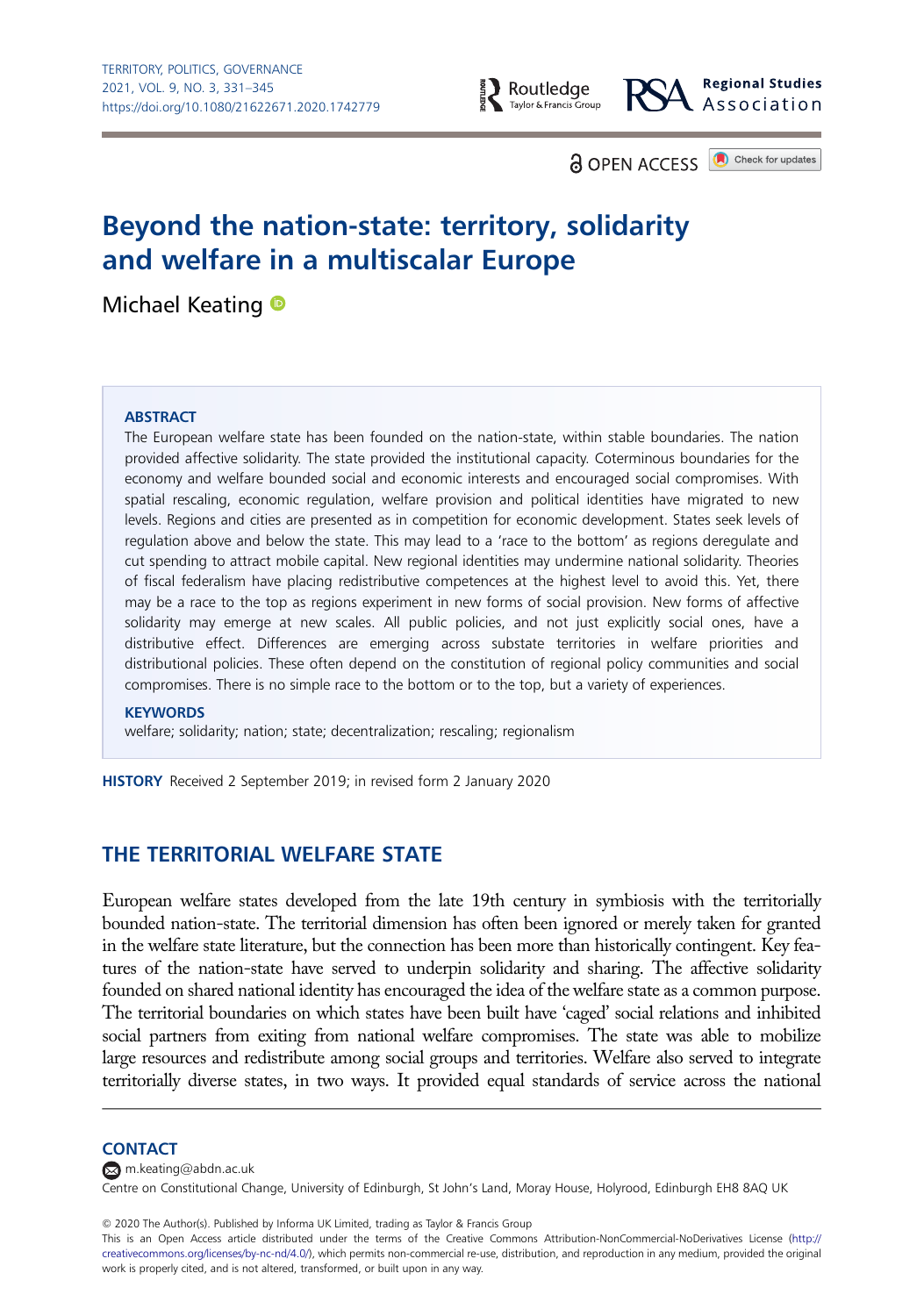<span id="page-2-0"></span>territory, and was accompanied by explicitly spatial economic management strategies, aimed at compensating for economic change and drawing underdeveloped territories into the national economy.

Over recent decades, these national welfare bargains and spatial cohesion strategies have come under strain. Welfare states have restructured, and interventionist economic management has given way to market-driven strategies. These have had a territorial reflection in the rescaling of both domains, above and below the state. In many states, key competences bearing on redistribution and cohesion have been devolved to the regional level, while macroeconomic management and fiscal policy have been constrained by European rules. Fears have been expressed that these will result in a reduction in welfare and redistribution and a 'race to the bottom' in standards of public services and welfare. This paper argues that this is a theoretical possibility but that much depends on how the new regional spaces are institutionalized and politicized. It shows how the new regionalism may take the form of interregional competition through low taxes and deregulation, but that this is not inevitable. Regions may also be constructed as new spaces of solidarity and welfare. It reviews the political and institutional conditions that make this possible, arguing against functionalist and reductionist theories. The arguments are then illustrated by the case of Scotland, which shows how a race to the bottom is not inevitable, but also how welfare, fair distribution and citizenship are themselves contested ideas.

#### SOCIAL SOLIDARITY AND THE STATE

The modern welfare state is rooted in the notion of social solidarity, which is a complex and multidimensional one (Banting & Kymlicka, [2017\)](#page-13-0). For Marshall ([1992\)](#page-14-0), writing in the aftermath of the Second World War, it was rooted in social citizenship, a third generation of rights after civil and political rights. Others emphasize the pursuit of equality. Another conceptualization is the principle of mutual insurance, which spreads the risk of misfortunes. While in principle, the objective is interpersonal equalization, welfare states in practice rarely identify the recipients purely as individuals.<sup>[1](#page-12-0)</sup> Benefits, rather, are allocated to individuals based on their status, as unemployed, or parents, or students, or farmers, or residents of particular places or pensioners and so on. The basis of effective redistribution may be class, age, gender, location and other factors. Welfare regimes are also highly conditioned by citizenship regimes and citizenship and residence status.

Whichever of these conceptions is preferred, what has often escaped critical analysis, perhaps because it is so universal, is how welfare systems are so closely bound to the idea of the nation-state. Marshall [\(1992](#page-14-0)), in his classic study of the emergence of social citizenship, simply took the nationstate framework for granted. There are several reasons as to why welfare states have been national. One is the idea that the affective solidarity necessary to sustain redistribution comes from shared national identity. It is not just that national solidarity can underpin social solidarity. It can equally work the other way around, as in Bismarck's programme to generate a German national identity beyond class loyalties. For some observers, it is merely a convenient fact that the nation is available as a source of solidarity and therefore welfare – although it can also be an embarrassment to social democrats otherwise attached to cosmopolitanism and opposed to nationalism. Others see a moral value in the nation as a source of a particular obligation (Miller, [1995\)](#page-14-0).

Welfare may also stem from the need for class compromise, historically between capital and labour, taking the form of compensation for losers of economic change and a sharing of the fruits of growth. Such compromises may be positive-sum where welfare policies and public services like health and education enhance human capital, benefitting business and generating collective benefits. Such compromises need to be institutionalized, to capture externalities and prevent free-riding. The historic closure of nation-state boundaries (Rokkan, [1999\)](#page-15-0) has bounded social groups into national space, preventing them from whole or 'partial exit' and opting out of social compromises (Bartolini, [2005](#page-13-0); Ferrera, [2005\)](#page-14-0). With both capital and labour captive within national boundaries, they have a strong incentive to work together and to see positive-sum solutions. Nation-states, moreover, have built powerful institutions capable of extracting taxes and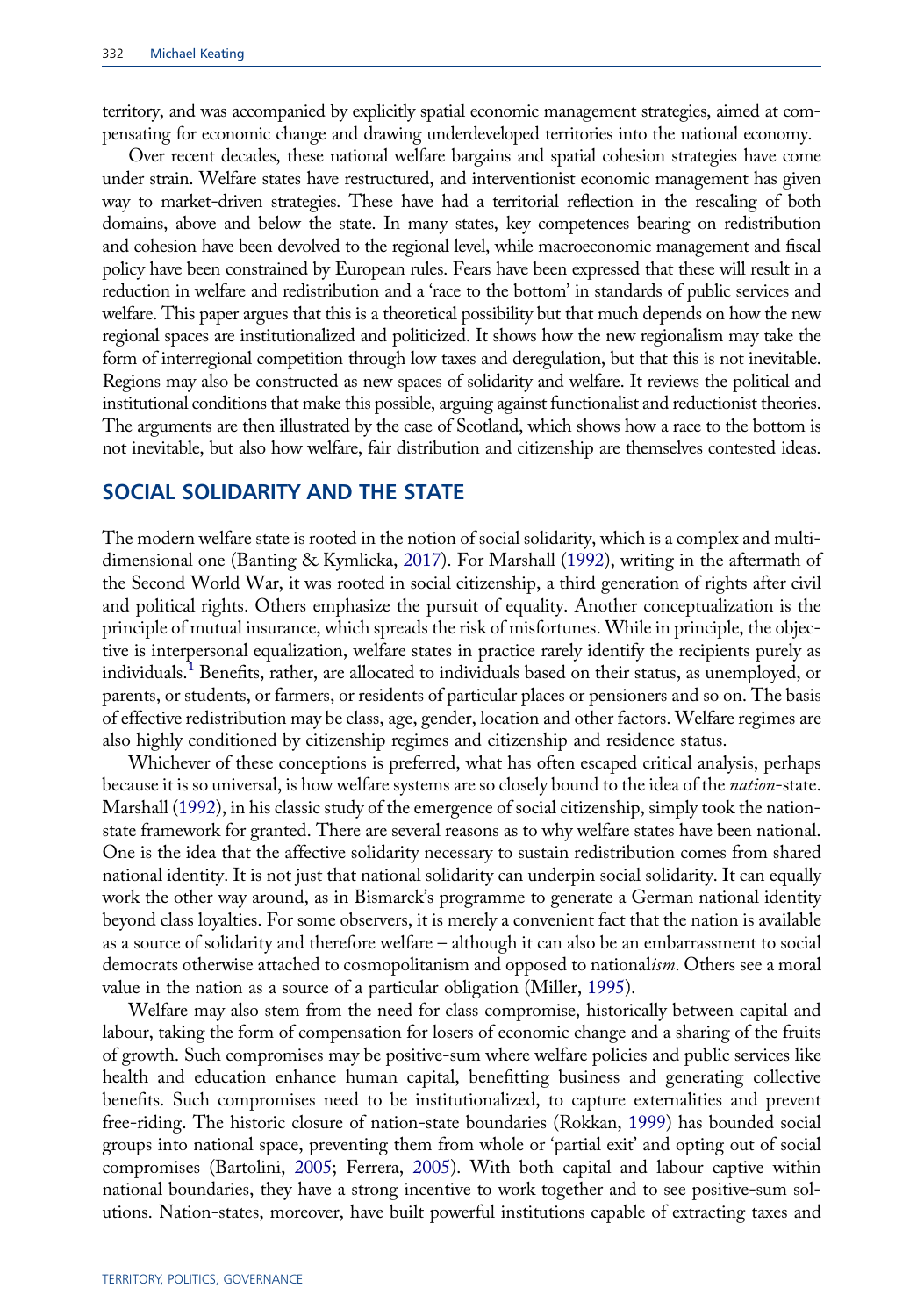<span id="page-3-0"></span>administering complex services. It may be, as some have argued, that this is historically the result of the need to prepare for, and to wage, wars, with the resulting capacity then being put to other purposes but this just strengthens the connection with the nation-state.

Not only have welfare states been focused on the nation-state, but also they have tended to be centralized (Banting, [2006;](#page-13-0) Greer, [2006\)](#page-14-0). A recurrent fear is that, if redistributive policies (including spending and taxation) are decentralized to local and regional levels, then wealthy people and firms will have an incentive to relocate away from high-tax jurisdictions, undermining the revenue base. Poor areas will end up with a concentration of high need and meagre resources. Regions and localities will compete to lower taxes, environmental standards and social overheads in order to attract capital and wealthy taxpayers. This is the 'race to the bottom' (Volden, [2002\)](#page-15-0), deplored by social democrats but lauded by neo-liberals dreaming of an unregulated world of territorial competition (Ohmae, [1995](#page-14-0)). Empirical evidence for this is, at best, mixed and it is not obvious that a low tax/low service environment is the best way to attract capital, but it is certainly true that mobility and exit opportunities are greater in a loosely bounded territory like a city or region than from a state. It has become a central tenet of fiscal federalism theory that redistributive activities should be concentrated at the highest level of the federation (Oates, [1999\)](#page-14-0). It was also long a staple of social democratic theory and practice that centralization was necessary for equality.

This was all in tune with a certain conception of modernization that saw it as a process of territorial integration and functional differentiation within the boundaries of the nation-state (Durkheim, [1964](#page-14-0); Finer, [1997;](#page-14-0) Parsons, [1971](#page-14-0)). Localism and regionalism were often seen as vestiges of the past and evidence of incomplete modernization, if not pools of outright reaction. The nation-state enjoyed an implicit normative supremacy. That idea has been questioned since the 1970s with the emergence of new territorial movements aimed at different paths to modernization from the centralized state and questioning the terms of insertion of territories into the national, and then the European, division of labour.

#### RESCALING

During the post-war years (1945–75), European welfare states were built at national level, mostly based on the model of the stable male-breadwinner household and full employment. While basic provision was standardized, there was often local administration, especially in the provision of social services as opposed to cash payments. This was sometimes combined with clientelist systems of distribution in order to gain the support of local elites. Local governments were encouraged, and even forced, to spend more on the provision of public services. In this way, territorial as well as social equity was promoted. Economic management strategies, too, combined more or less Keynesian macroeconomic management with spatial development policies aimed at the integration of territories into the national, and later European, economy (sometimes described as 'spatial Keynesianism'). These included investment subsidies and tax breaks, infrastructure provision and pressures on business to relocate to development areas. Gradually, these were institutionalized through special agencies and corporatist bodies representing government and both sides of industry, in an effort to tie local actors including modernizing elements known in France as forces vives. At the same time, states sought to modernize and rationalize local administration, usually by creating larger units and sidelining the older local elites, geared to distributive politics, in favour of more professional, managerial and policy-minded forces.

In recent decades, this has all come into question as the fields of welfare and economic development have been transformed functionally and rescaled spatially. The model of the male-breadwinner household has given way to more complex patterns of need and new social risks. Employment patterns are less stable, family structures have changed, issues around gender, age and location are increasingly recognized. New connections are being made between passive welfare measures, active labour market policy and economic development. These links are both functional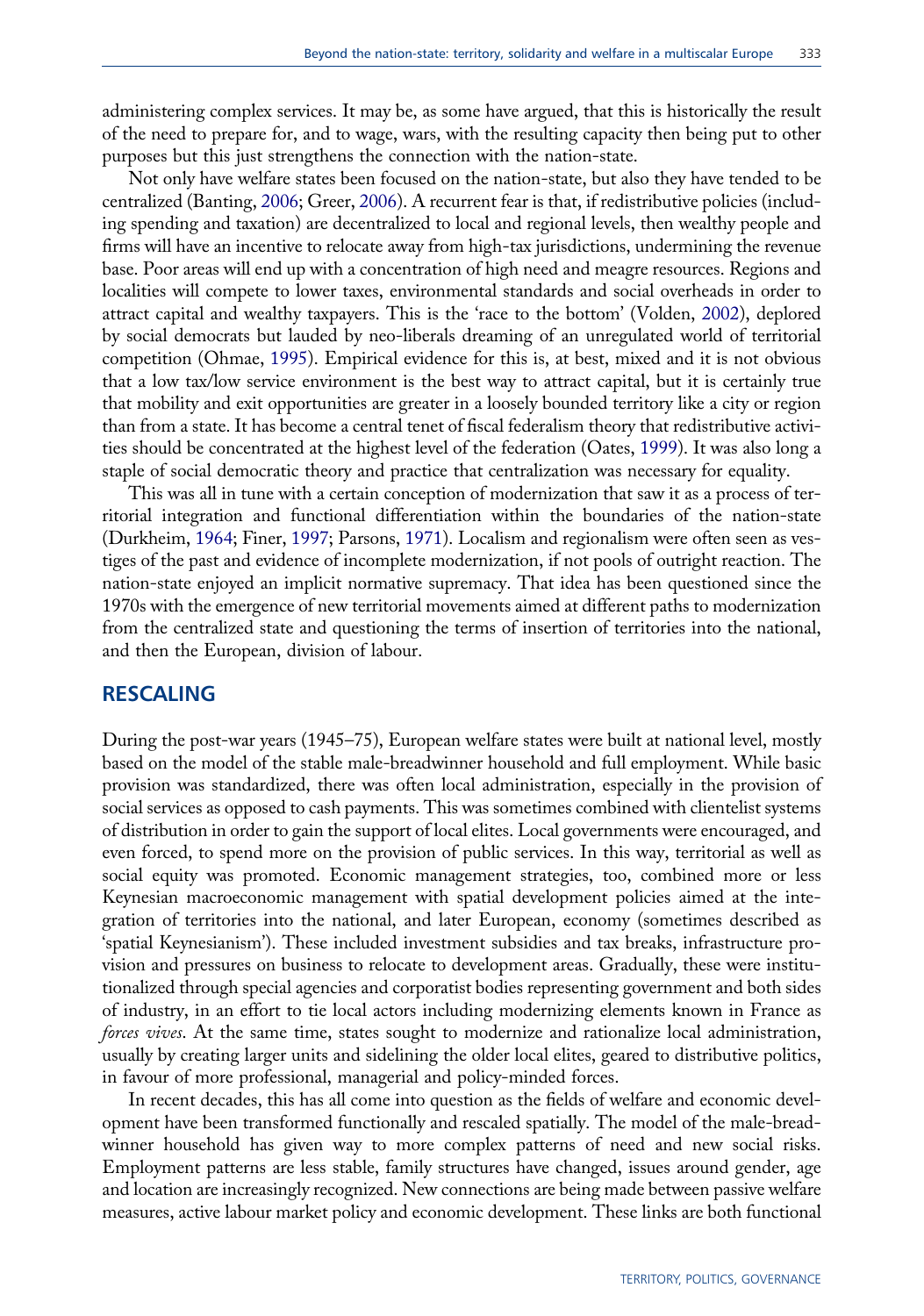<span id="page-4-0"></span>and spatial, with many of the key provisions delivered at the regional level, or relating to local and regional labour markets. Austerity has shifted the emphasis from welfare expansion to control of expenditure and rationing, much of the burden of which has fallen on the local and regional levels. It remains broadly true that cash transfers remain largely the province of the nation-state, but/ there is significant rescaling of welfare in the broader sense to European and regional levels (Ferrera, [2005](#page-14-0); Kazepov & Barberis, [2008](#page-14-0)).

Economic change is no longer to be understood as a purely national process. Technological change, capital mobility and the rise of the large corporation have created elements of a global economy, although the term 'globalization' has been stretched excessively and loaded with too many different meanings. At the same time, there is a large literature on the importance of local and regional factors in explaining economic change, prosperity and decline. Differences in development can no longer be attributed to proximity to natural resources or markets but are rooted in differences in social structures and practices. From the 1980s onwards, diversionary regional policies gave way to ideas based on endogenous development in which territorial factors themselves were seen as the key element. Regions and localities, from being locations of production, came to be seen as production systems (Crouch et al., [2001\)](#page-14-0). In a further move, these systems were often postulated to be in competition with each other in global markets. The policy response was that the integrative regional policies of the post-war years gave way to the idea of competitive regionalism. Put differently, comparative advantage for regions gave way to competitive, or absolute, advantage (Scott, [1998\)](#page-15-0). From the 1980s, regional policy was gradually Europeanized, following the same trajectory.

These are instances of a broader process of spatial rescaling, which refers to the migration of economic, social and political systems to new spatial levels above, below and across the nationstate system (Keating, [2013](#page-14-0); Brenner, [2004](#page-13-0)). Security is beyond the autonomous capacity of most nation-states and has been collectivized in Europe, while the boundaries between external defence (military) and internal security (police) have faded. The environment is threatened by global sources of change, whose impact is most visible in particular spaces. Higher education, previously a jealously guarded monopoly in some nation-states, now operates in a global market while at the same time being connected to local production systems and cultures. Social and political identities are being recomposed in ways that have not yet adequately been explored. We do know that in some parts of Europe, old or recreated national identities are challenging those of the state, although the most common pattern is for citizens to adopt multiple identities rather than just changing one for another (Keating, [2013\)](#page-14-0). Identities are instrumentalized and harnessed to several different social and political projects, used to frame social and economic issues.

Together, functional change and territorial rescaling have brought into question the old assumption of fiscal federalism, that redistributive policy is best located at the 'national' level. In the first place, redistribution can no longer be confined to a specific policy field or set of competences. All policies have distributive effects. Development policy not only benefits some more than others; it can have negative effects on some communities, in the form of residential displacement, higher housing costs, and the loss of old sources of stable employment. For their part, distributive and social policies have economic effects. Education creates human capital and health policy improves the quality of the workforce. Yet, while there may be complementarities between economic and social development, these are not necessarily mutually supporting – although some work comes to close to suggesting that, at the right spatial scale, they become so. Distributive issues continually resurface. The response of states, regions and the European Commission to this realization is to seek formulas like socially inclusive growth or environmentally sustainable growth. These are unexceptionable in principle, but their operationalization and realization involve difficult choices and, sometimes, trade-offs.

In the second place, the argument that the national level is the best because it is the highest one, it corresponds to the market, and net contributors cannot exit the system, does not apply within the European Union (EU). Investors can exit the community of solidarity while retaining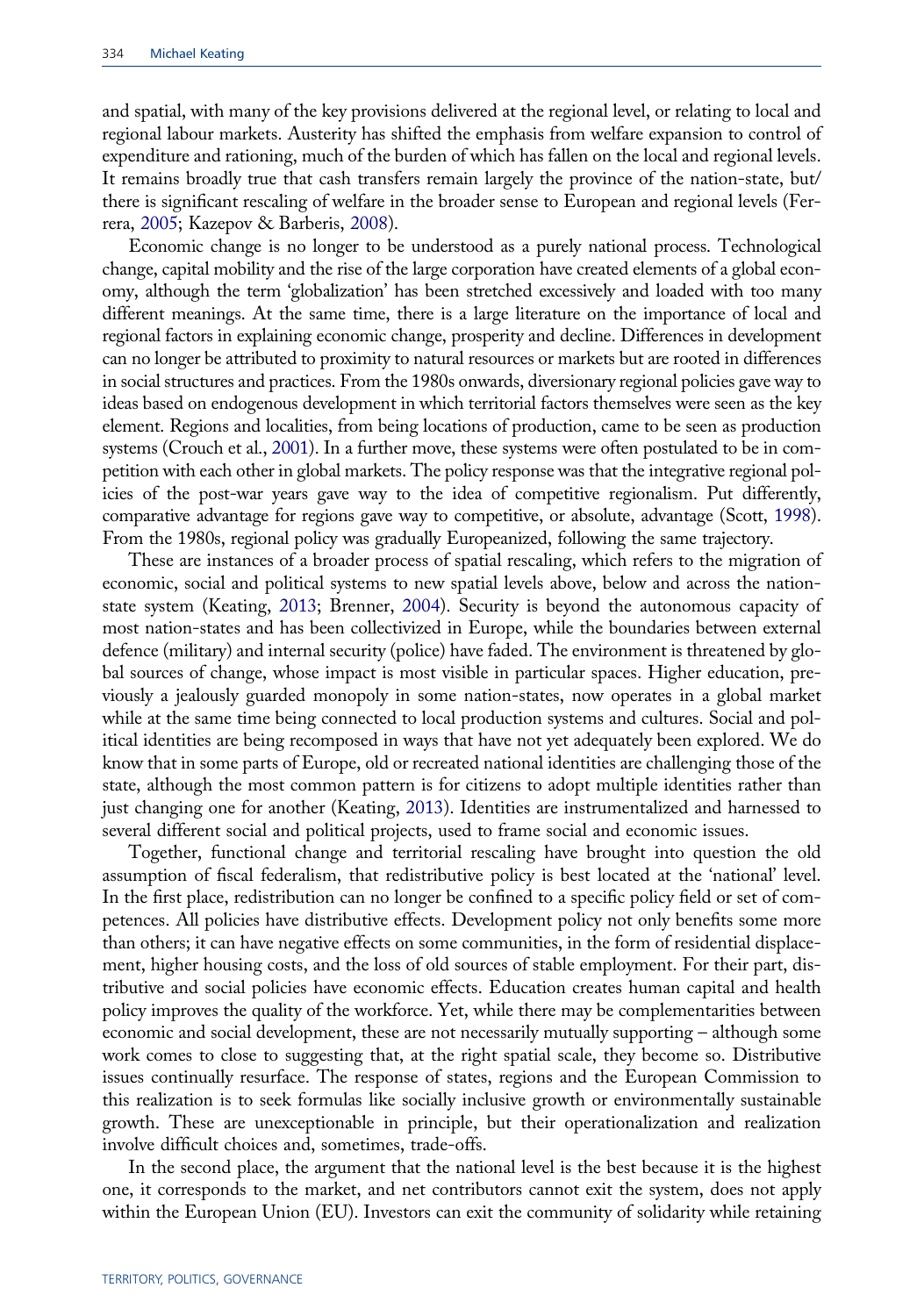<span id="page-5-0"></span>the advantages of the wider market. Faced with the possible exit of the contributors from the system, national welfare states may end up with impossible burdens (Bartolini, [2005\)](#page-13-0). There is a debate about a 'social Europe' as a desirable counterpart to the single market. This has made limited progress, although the European framework may have restrained a race to the bottom – as the Brexit debate has illustrated. The EU also has a commitment to territorial cohesion, although there is a persistent ambivalence as to whether this aims only at market-building or also at social compensation (Piattoni & Polverari, [2016](#page-15-0)).

Rescaling has resulted in the construction of new social, economic and political spaces beyond the nation-state. At the supranational level, there is the EU. Below the state, there is an emerging meso-level consisting of regions and cities. Both are essentially contested, invested with different meanings by different political, economic and social actors (Keating, [2017\)](#page-14-0). Two meanings are of relevance to the present argument. The first is competitive regionalism, focused on growth and inspired by notions of territorial competition, in which regions find their own place in the national and international division of labour; this is displacing the integrative regionalism of the Keynesian welfare era, concerned with the insertion of territory into national political and economic space. By the 2000s, the notion of regional competitiveness was in the mainstream of thinking. Now it may or may not be the case that regions actually compete. Many economists would argue that this represents an ontological error as only firms compete and that the competitive region is a mercantilist fallacy (for criticisms of the concept, see Bristow, [2005](#page-13-0), [2010](#page-13-0)). What is true by definition is that all regions cannot become more competitive, as that is a relative concept – yet they are constantly being told that they need to do so. Regional leaders and mayors, for their part, have eagerly embraced the language of competition, as it allows them to broaden their electoral constituency to the whole territory and posit a unified interest at a time when other political alignments are weakening. Competitive regionalism also postulates the primacy of economic development in a narrow sense.

The second meaning is welfare regionalism, which sees the region as a space of social solidarity, faced with state austerity and capitalist restructuring. This may focus on plant closures or disruptive development. It may also exploit the very kinds of affective solidarity on which the national welfare state has drawn, where there are existing reserves of common identity. Indeed such communities may be more solidaristic than that of the embracing state – this has long been an argument in Quebec (Noël, [1999](#page-14-0)). This is not because some communities are inherently solidaristic, nor because individuals in some places are more altruistic than in others. It is, rather, that re-emer-ging regional/national<sup>[2](#page-12-0)</sup> identities are being constructed precisely around conceptions of solidarity (or welfare regionalism) in opposition to the neo-liberal state. Identity it thus less an independent variable in the analysis than a frame for historic or reinvented themes of community, investing these with new meaning in relation to contemporary economic and social challenges.

Of course, other themes are relevant, including culture and environmentalism but these are less germane to our central theme here. As all this is happening, regions may become sites for new compromises between development and welfare. Yet, they lack the hard boundaries of the old welfare state, being open territories and internally contested. Much then depends on how they are institutionally configured.

#### INSTITUTIONAL RESCALING

These trends have been associated with a rescaling of governing institutions but in complex ways. There is a school of thought that seeks to explain supranational integration and substate reorganization as a response to functional imperatives (Alesina & Spoloare, [2003;](#page-13-0) Ohmae, [1995](#page-14-0)). This is highly misleading. Functional and efficiency considerations are always subordinate to broader pre-ferences and policy goals. At best they may provide reasons for change; they are never causes.<sup>[3](#page-13-0)</sup> Rescaling is, rather, an intensely political process, as altering the functional and spatial boundaries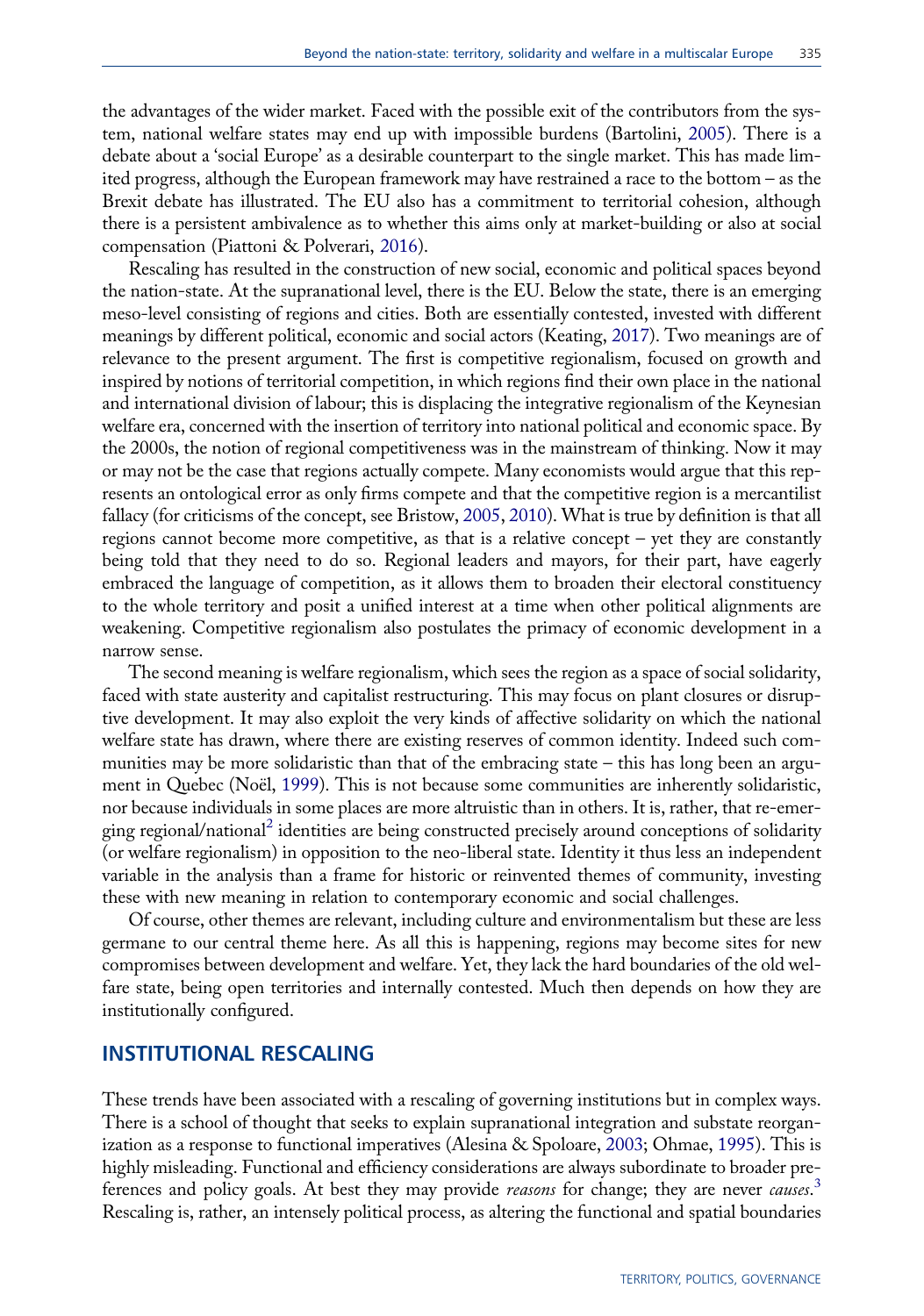<span id="page-6-0"></span>of economic, social and political arenas affects the balance both of power and resources. It is also subject to intellectual fashion. The urge to state centralization and local government consolidation of the post-war era later gave way to a preference for fragmentation under the influence of public choice theory. The left, long associated with centralization, started to move back to its localist traditions from the 1970s. Neo-liberalism, which might be expected to favour decentralization to encourage competition and limit government, usually needs a strong and centralized state to overcome obstacles to its implementation.

Functionalist arguments are, rather, used to depoliticize what are intensely political and contestable choices. Territorial development strategies have often privileged economic development in the narrow sense, imposed by the centre and provoking opposition because of their socially regressive effects, their disruption of local production systems, their environmental implications and their commodification of space as exchange value rather than a broader use value. Examples are the regional development projects pursued in France by the Délégation d'Amanègement du territoire et à l'action régionale in the 1960s and 1970s, and the Urban Development Corporations in England and Wales in the 1980s. The same applies to some of the rescaling to the European level, including the construction of monetary union and the resulting obligation to fiscal austerity.

Faced with functional rescaling, states have sought to regain control of capacities by designing institutions at new levels, above and below the state. Key economic competences to do with market-building, regulation and monetary policy, have been taken up to the European level, along with environmental concerns. Other competences have been downloaded to cities and regions. At the same time, bottom-up pressures and mobilization have questioned depoliticized and technocratic forms of territorial management and forced distributive issues onto the agenda. The outcome has usually been new forms of elected territorial government in the form of politicized, representative, multifunctional bodies at the new territorial scales, including the EU, regions and metropolitan areas.<sup>[4](#page-13-0)</sup> There are two dimensions. The matter of appropriate scale is itself politically contested; and, within the new arenas, there is political competition, with rescaling introducing distinct agendas and new sets of actors. Hence the arguments about democratizing or otherwise reforming the EU and over the structure of territorial government. Such institutional rescaling is neither a surrender of power nor a simple rescue of the nation-state. Nor can it be explained by purely functional imperatives. It is, rather, the outcome of contestation by social and political actors.

Governmental decentralization and the consolidation of regional and city levels of government, along with functional decentralization, have resulted in a rescaling of policy communities around economic, social and environmental issues. We have traced the adaptation of trades unions, large and small employers' association, farmers and environmentalists in regions in six states (Keating, [2013;](#page-14-0) Keating & Wilson, [2014;](#page-14-0) Keating et al., [2008\)](#page-14-0).<sup>[5](#page-13-0)</sup> In summary, the results are as follows. Large business is aware of the importance of territory for investment but seeks to avoid capture by territorial interests which may have social or environmental priorities. It has global strategies for choosing investment locations and prefers depoliticized development agencies. Small business is more dependent on locally and regionally produced public goods; its owners are close to popular sentiment; it is often quite protectionist in spite of rehearsing market liberal ideas; and it is less mobile. It is often oriented to the regional and local level. Trade unions are cross-pressured. They support national welfare provision but have been drawn into localized struggles over plant closures and economic development policies. Some are more attracted to decentralization than others and seek to recover at the regional and local level forms of influence they have lost with demise of national-level corporatist practices and concertation. Farmers (apart from the large agribusinesses) are local in orientation and have been drawn into identity politics and neo-traditionalism where this is important. At the same time, they need to operate at the national and, especially, European level, given their dependence on state and European support. Environmentalists are involved in multiple local struggles around the defence of space, while at the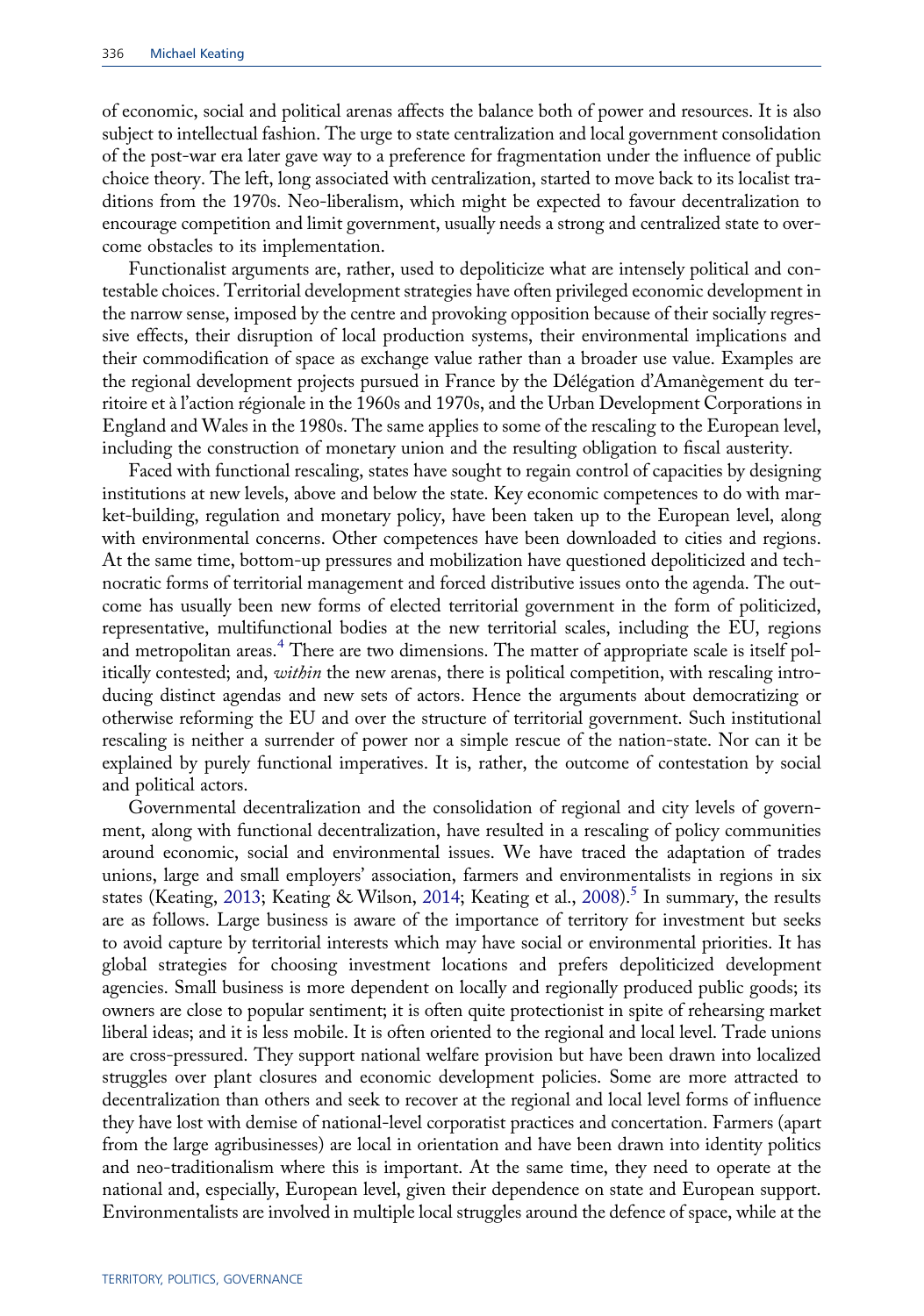<span id="page-7-0"></span>same time they are highly engaged at European level, as they have access there and can get regulations that are applicable all the way down. The capacity of groups to operate at multiple levels is dependent on their resources. Those who are able to operate at multiple levels often have the opportunity to 'venue shop' across jurisdictions in search of the most favourable environment. These different orientations have produced new political alignments and alliances at different spatial levels. We often find productivist alliances of business and trades unions dedicated to competitive development against environmentalists (of both right and left).

The role of organized interests and their incorporation into policy making also varies. Our work has shown significant differences in the way capital, labour and social interests are incorporated into local policy making (Keating, [2013\)](#page-14-0) and linked to outcomes. Some regions have forms of meso-corporatism in the form of concerted action and policy bargaining, which may be more or less socially inclusive. Given the openness of regional boundaries, this can never be fully fledged corporatism but might be seen as a form of meso-corporatism $<sup>6</sup>$  $<sup>6</sup>$  $<sup>6</sup>$  or social concertation.</sup>

Once regional elected government is in place, party politics also comes into play as the balance differs from one level to another. Left of centre government may be expected to be associated with a greater emphasis on welfare and higher spending, although there are arguments within social democracy over the transformation of welfare. Right of centre parties may favour retrenchment.

The institutionalization of regions has served to draw new boundaries in the field of welfare but not to enclose territory in the way that national boundaries of old did. There are myriad opportunities for partial exit (Bartolini, [2005\)](#page-13-0) and for actors to venue-shop jurisdictions for favourable treatment. On the other hand, much depends on institutional design, on political competition and on the construction of local territorial policy communities. European states have generally continued to retain income support policies at the central level, together with many cash transfers and pensions. Payments dependent on cyclical economic factors (notably unemployment insurance) also remain at the state level. Regional governments, however, have been able to supplement some of these at the margin. Public services not primarily based on cash transfers, including health, education, housing and care of children and the elderly, have been decentralized. There has been some decentralization of taxation, often subject to state-level regulation and, increasingly, to the economic constraint posed by factor mobility.

#### POLICY EFFECTS

This poses two questions in relation to welfare and equity: territorial redistribution *between* regions; and redistribution *within* regions. Both are linked by the old fear of a race to the bottom. The issue of inter-territorial redistribution has become salient in several countries including Germany, Italy, Spain, Belgium and the UK. In contrast to the past, it is not in the poor regions but in the wealthier ones, which are net contributors to fiscal equalization and national welfare programmes, that the issue has arisen. Part of the argument is that, faced with the imperative of territorial competition, they cannot afford to lose resources. Another is that, in the past, transfers came back to them in the form of purchases of their products, which no longer happens in a globalized economy. One effect of the territorialization of government is that the transfer figures are now available, albeit contested, and that territory has become salient as the basis for articulating distributive demands. The most prominent target is explicit fiscal transfers and the typical demand is not the elimination of transfers but their reduction, an indication that the normative principle of territorial solidarity still carries weight. Survey data also indicate that citizens in wealthy regions have not yet rejected the principle (Bertelsmann, [2008;](#page-13-0) Henderson et al., [2013](#page-14-0)).

Institutional inertia and electoral dynamics, moreover, have limited the capacity of wealthy regions to reduce transfers. Implicit transfers are built into national welfare systems which are deeply rooted and subject only to limited and selective retrenchment although in Belgium, the state-wide welfare system, which implicitly redistributes away from Flanders to Wallonia, has come under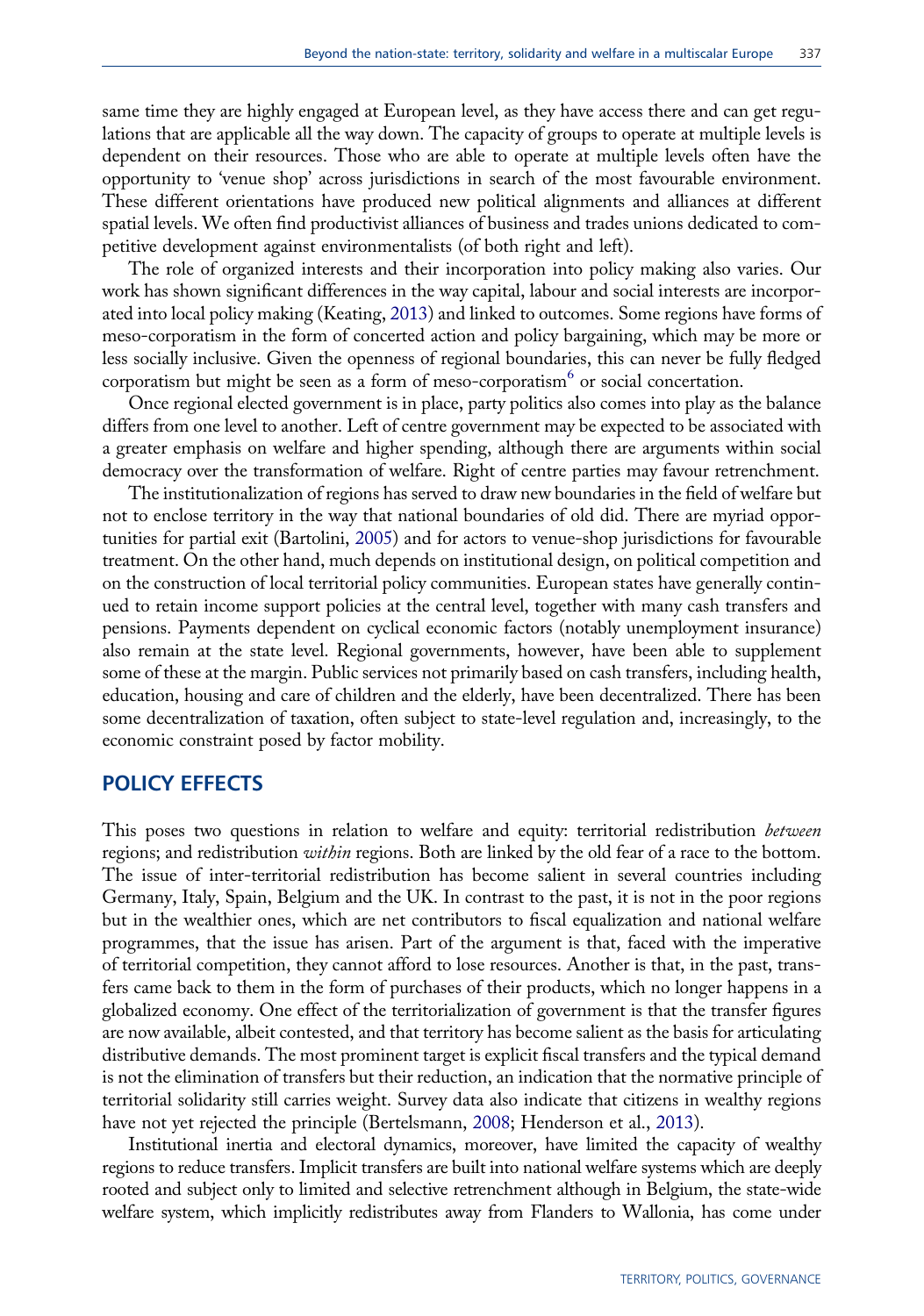<span id="page-8-0"></span>criticism. Mechanisms of fiscal equalization are notoriously difficult to reform, given the interests at stake and tend to change only incrementally, even when they no longer correspond to the geography of need[.7](#page-13-0) While US states and cities are directly exposed to market pressures and reliant on their local tax base, some protection is provided in Europe by national systems of equalization and by the regulation of territorial competition. To some degree, the EU has taken over the role of the states in regional development policy, providing funding and advice. More importantly, it regulates the subsidies that wealthier regions might otherwise provide to attract investment.

Along with a race to the bottom, there may be races to the top as regions compete to impress their own electorate and gain external prestige by providing high levels of service and by innovation. This is the other sense of competitive regionalism (and competitive federalism) (Dente, [1997\)](#page-14-0). There is evidence of this from Spain, Belgium and the UK (Gallego & Subirats, [2011\)](#page-14-0). There is also the phenomenon of the race to the middle as regions learn from each other and balance the demands of economic competition and retaining firms and people with those of their own electorate (Dupuy, [2017\)](#page-14-0).

The competences of regional governments vary between and within states but there are three areas in which we might look for distinct distributive policies. One is on taxation and the degree of progressivity. A second is on the distribution of policy benefits among social groups, whether defined by class, age, gender or whatever. A third is the choice between universalism and selectivity in the distribution of benefits and services. Fourth is the mechanism for service delivery, whether through traditional bureaucratic mechanisms or using new public management techniques such as privatization, contracting out and competitive provision. It is difficult to conclude whether a given government is more redistributive than another because of arguments about what progressivity actually means. This includes the old argument about whether universal or selective services are more progressive. What may be easier to measure than solidarity in the abstract is the priority given to specific social groups. There certainly differences here, on matters like charging for health services, care for the elderly, child care or university education (Keating, [2013](#page-14-0)). Labour market policies have placed more emphasis on inclusion and the more difficult groups where social democratic parties have been in office and trades unions have been incorporated into the policy process. Elsewhere, policy has targeted those most easily trained. There have also been differences in the groups that had been given priority, whether the young or the old, working families or the unemployed, and in spatial priorities (city or country).

Just as the literature on welfare states was slow to appreciate the territorial dimension, so the literature on regionalism was slow to integrate welfare. Methodological difficulties make systematic cross-regional comparisons difficult. Consequently, empirical evidence about all of this is still rather sparse. There are edited collections looking at the experience of different cases (Banting & Kymlicka, [2017;](#page-13-0) Greer, [2006](#page-14-0); McEwen & Moreno, [2005\)](#page-14-0). There are intra-state comparisons (Brugnoli & Colombo, [2012;](#page-13-0) Costa-Font & Rico, [2006;](#page-14-0) Ferrera, [2005;](#page-14-0) Gallego & Subirats, [2011;](#page-14-0) Turner, [2011](#page-15-0); Tymen & Nogues, [1988;](#page-15-0) Vampa, [2016\)](#page-15-0) and rare comparative studies (López Santana, [2015\)](#page-14-0). Comprehensive and new theoretical paradigm, however, are still awaited. This paper, instead, concludes with a case study of Scotland, a place where territorial rescaling has coincided with restructuring of the welfare state and contestation over the boundaries of political community. Scotland is one of three devolved territories in the UK. England, with 85% of the population, has no devolution, $8$  but is governed from the centre. Comparisons between Scotland and England thus permit an assessment of how much divergence from the central policy direction is possible.

#### THE CASE OF SCOTLAND

Scotland has long been recognized as a nation within the UK and retained its status as a distinct jurisdiction after uniting with England in 1707. Along with its own law, it retained a distinct civil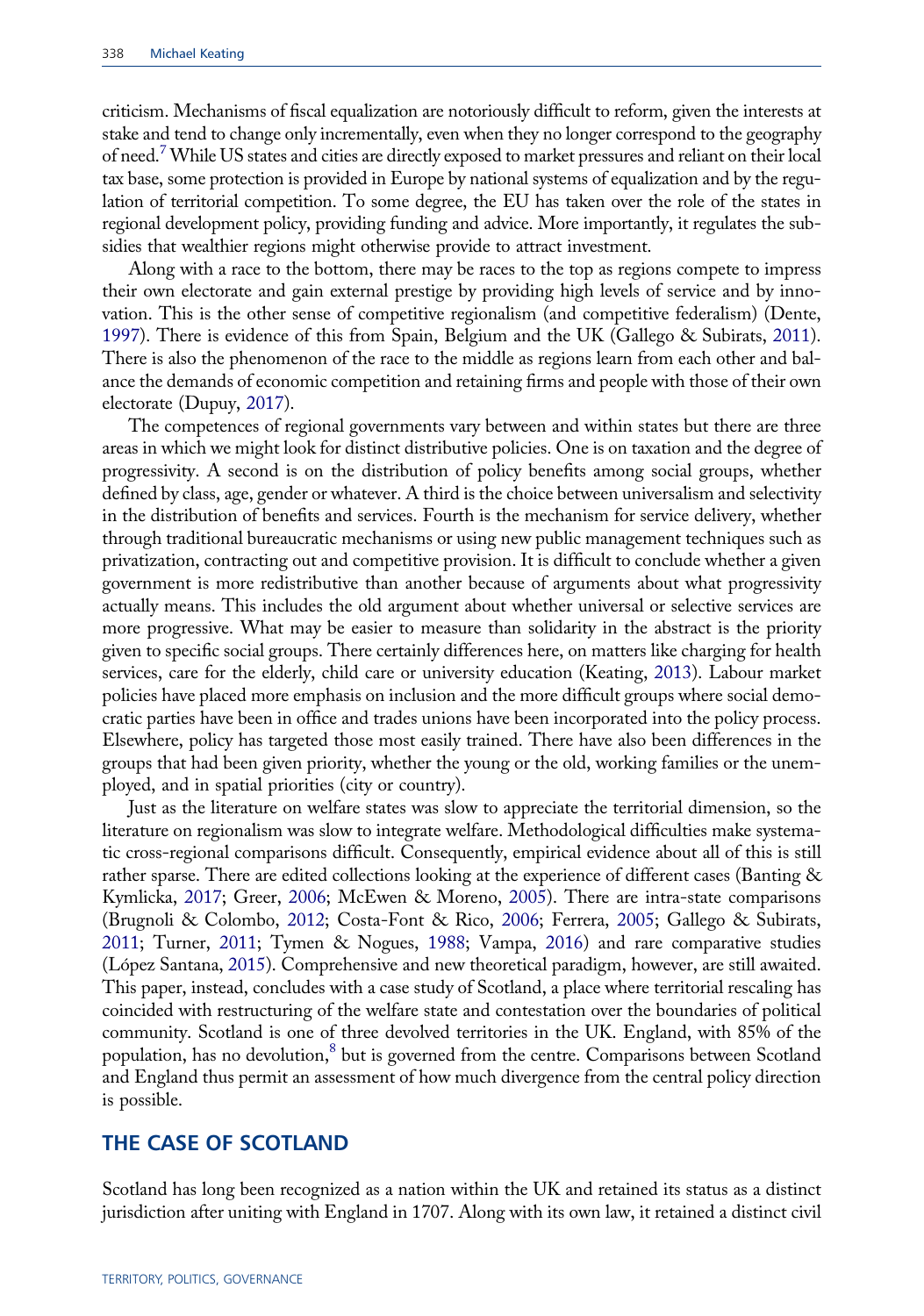<span id="page-9-0"></span>society and domestic administration was, with the exception of taxes and monetary welfare payments, in the hands of a distinct department of the UK government. For most of the 20th century, Scotland was managed by a combination of British-wide welfare measures and regional economic strategies aimed at compensating it for economic decline and integrating it into the wider UK economy. Persistent demands for a measure of self-government were met with the argument that it would not be able to fund its welfare needs. During the 1980s and 1990s, it was ruled by a neo-liberal Conservative government for which it had not voted and demands for devolution, always present, became insistent, with welfare policy playing a key role. It is not that Scottish opinion was social democratic while England was neo-liberal. Rather, Scottish nationality provided a frame for resistance to neo-liberalism not available in England or its regions. Scottish identity was rebuilt around themes of solidarity in contrast to a contrary construction of the British state. Since 1999, Scotland has had its own parliament with legislative control over most domestic matters. Initially, taxation and welfare were mostly reserved to Westminster following the usual arguments. Since then, there have been two extensions of its competences, mainly focused on welfare and on tax powers. The Commission on Scottish Devolution (Calman, [2008\)](#page-14-0), set up by the unionist parties after the Scottish National Party formed their first (minority) government, resulted in the Scotland Act 2012. After the independence referendum of 2014, the all-party Smith Commission recommended more tax and welfare powers conceded in the Scotland Act (2016).

Since its inception, the Scottish Parliament has been predominantly centre-left in composition. Again, this is not because the electorate are markedly to the left of the rest of the UK. Surveys show it to be only moderately so (Curtice & Ormston, [2011\)](#page-14-0). Rather, the pattern of party competition centres around variations of social democracy and the British post-war settlement. The Labour and Scottish National and Green parties are explicitly of the centre-left as are the Liberal Democrats (while historically eschewing left–right vocabulary). The Conservatives, who were until 2016 a minor party, are not notably neo-liberal. During the 1980s and 1990s, Scottish political identity and demands for devolution were recast around welfare and resistance to neo-liberal policies imposed by a UK Conservative Party which had not won even a plurality of seats or votes in Scotland since 1959.

The Scottish policy style since devolution has emphasized consultation with stakeholders and consensus rather than strong politically driven policy leadership (Keating, [2010](#page-14-0)). This falls short of meso-corporatism, since there are few arenas for cross-functional negotiation and social compromise. It would be better characterized as sectoral corporatism, in which policy is negotiated within sectoral/territorial policy communities. Public service professions are well represented and what evidence we have suggests that they are more socially minded than those elsewhere in the UK. Few doctors availed themselves of the provisions to become fund-holders under the pre-1997 Conservative government; Scottish consultants in 2003 accepted a contract turned down by their English colleagues because it would interfere with their private practice. A survey in 2003 found that just under 60% of medical general practitioners across the UK would like to charge for home visits, while in Scotland the same proportion were opposed (NU Health Care, [2003\)](#page-14-0). Paterson's ([2003\)](#page-15-0) survey showed Scottish academics to have greater civic commitment and be less likely than their Oxbridge counterparts to see the university apart from society.

Historically, Scotland has had a large medical sector, including medical practice, university medical faculties, and the Royal Colleges in Edinburgh and Glasgow, which have had a strong influence over health policy. This community has been strongly in favour of publicly provided and delivered medical care, in contrast to the reliance on internal markets, contracting out and competition that has dominated policy in England.<sup>[9](#page-13-0)</sup> In Catalonia, by contrast, the medical profession has been favourable to policies close to the English model (interviews). The result is that in Scotland there are no foundation hospitals, no internal market, few opportunities for private participation and or for tendering for services as in England under both New Labour and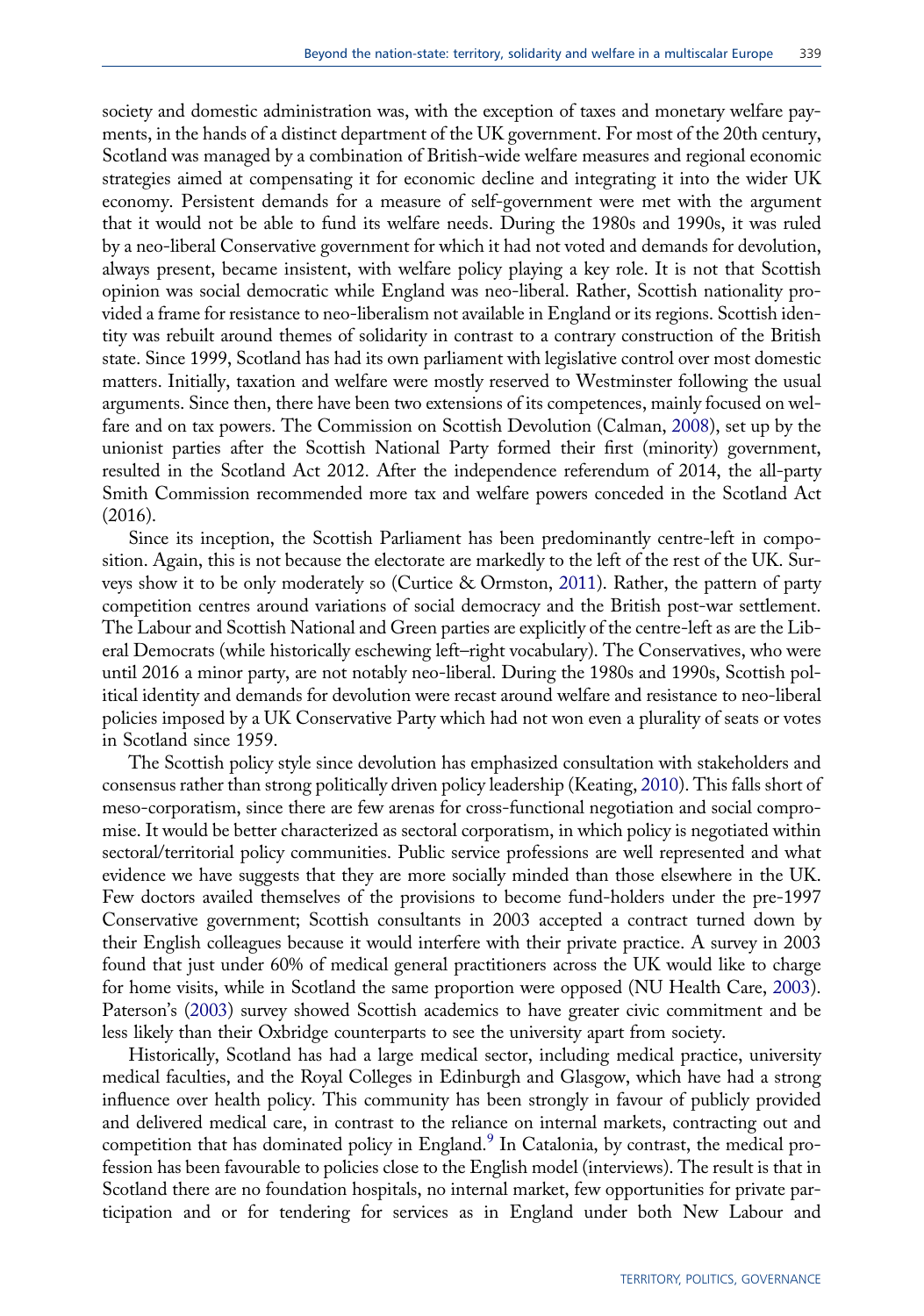Conservative governments. There have been no repeated reorganizations as there have in England. Procurement is concentrated in a publicly owned monopsony for the whole of Scotland. Prescription charges have been abolished, as they have in Wales.

Care for the elderly has been one of the most difficult issues for governments to face in the UK. On the one hand, it is argued that it is unfair that some people have to pay large amounts for personal care if they need it in old age, while healthcare is free at the point of use. On the other hand, it is argued that care should be means tested because many older people have large property hold-ings and so can afford to pay; exempting them would merely leave more for their heirs to inherit.<sup>[10](#page-13-0)</sup> One of the first distinct choices made in the early days of devolution was to implement the recommendations of the (British-wide) Sutherland report on care for the elderly. This caused massive tensions between the Labour government in London (which did not implement the report) and the Labour–Liberal Democrat coalition in Edinburgh. New Labour people in England, indeed, vastly exaggerated the differences<sup>[11](#page-13-0)</sup> and sought to make it a matter of principle rather than an argument about the precise boundary between universality and selectivity.

Another divisive issue has been university tuition fees. These were first introduced across the UK by the New Labour government elected in 1997, initially at a nominal level of  $\&1000$  per year. In Scotland, the Liberal Democrats made their abolition a condition of their coalition with Labour in the first Scottish administration in 1999. A commission produced the ingenious solution that the fee (which was already income-contingent) would be paid only after graduation and applied to support for poorer students. As Labour later raised the English fees to £3000 and the Conservative–Liberal Democrat coalition put them up to £9000 a year, the Scottish government, now under the SNP, abolished them altogether, with the support of Labour and the Liberal Democrats. Whether this is progressive is debateable, as students still tend to come from better-off households and earn more after graduation. On the other hand, it may be presented as a matter of intergenerational equity. Certainly, it represents a stark choice for universalism over selectivity. It may have resulted in an enhanced squeeze on resources for further education, which is predominantly used by working class students, although that has not been spared in England either. It does not appear that the difference in fees has meant that access to education on the part of students from lower income families has improved compared with England. English students have been remarkably willing to take on debt. On the other hand, wider access in England has largely been achieved by allowing everyone to go to university, while in Scotland the numbers are restricted.[12](#page-13-0)

Primary and secondary education in Scotland have long been governed by a distinct policy community and less politicized than in England.<sup>[13](#page-13-0)</sup> There has been a consensus around the comprehensive philosophy, which has largely been abandoned in England. There are no equivalents of academy schools (opted out of local control) or free schools. The English emphasis on competition is largely absent and there are no official league tables of school performance. There has also been less emphasis on constant and competitive assessment and recent proposals for modest individual pupil assessment have aroused massive opposition and a successful resolution in the Scottish Parliament (where the SNP government does not have a majority).

These various measures are framed as part of more egalitarian and communitarian Scottish ethos, in contrast to the competitive individualism of England. The contrast can be overstated, and the idea of a distinct Scottish ethos is, of course, a political construction. Yet, they do represent significant choices with distributive implications.

The fiscal powers of the Scottish Parliament were initially limited to the ability to change the standard rate of income tax by three pence upwards or downwards. It was in practice almost impossible to use them and generate more revenue than the cost of collection and they were never exercised. Instead, a block grant was allocated by the Barnett Formula. In spite of efforts by the Labour Party to portray Barnett as a needs-based system that allocates money equitably, there is in fact no element of equalization whatever. Instead, funding for the devolved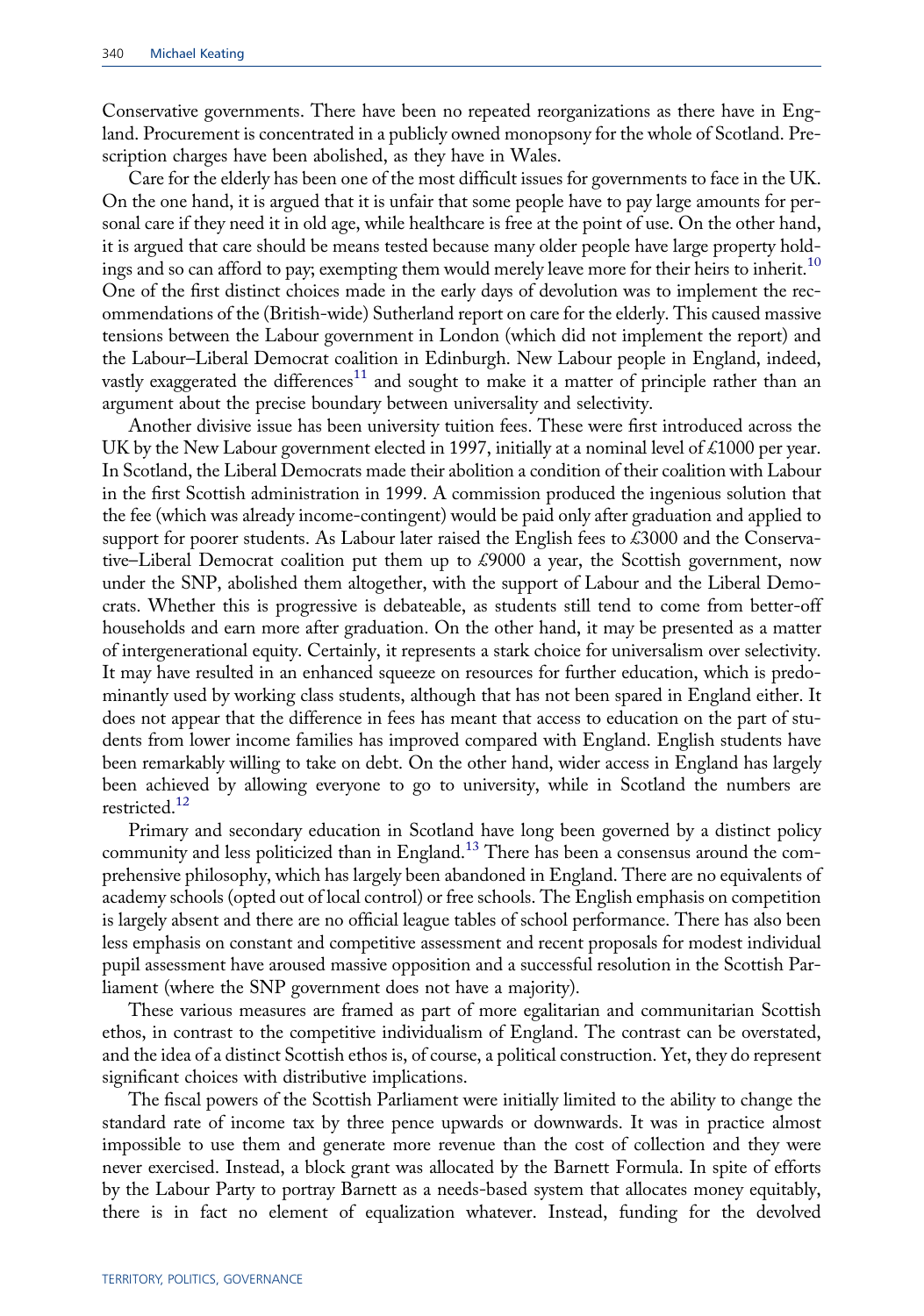<span id="page-11-0"></span>governments is dependent on funding in the last spending round, increased or decreased by the same per capita amount as spending on England corresponding to devolved competences in Scotland, Wales and Northern Ireland. The resulting block can then be spent freely. In Wales and the English regions there is resentment at what is seen as Scotland's favourable treatment, given its larger historic base.

In 2012 and 2016, substantive powers were conceded. The Scottish Parliament now controls the rates of tax on earned income, with Westminster responsibly only for the initial tax-free allowance. Interestingly, this means that the only really progressive tax is devolved entirely to Scotland; there is no longer a UK-wide income tax available to the central government. Half the product of value added tax (VAT) is assigned to it, with no ability to change the rate. This provided a challenge to the SNP government, which had been accused by some of lacking courage in redistribution and by others of favouring the better-off in its personal care and university fee policies. The first challenge was to meet the Labour Party's promise to restore the top marginal rate of 50% abolished by the incoming Conservative–Liberal Democrat coalition in 2010. The SNP response was instructive. They said that they favoured the higher rate but had been advised that, because wealthy people can change their tax domicile easily, this could only be done for the UK as a whole. The next test was when the UK government raised the threshold for the 40% rate, so benefiting higher earners. This time Scotland opted to raise the threshold only by inflation, so retaining a higher degree of progressivity. They then sought to make the whole system more progressive at the margins by lowering the basic rate by 1% (to 19%) and raising the higher ones by the same amount. So far, they seemed to have escaped a political penalty as public opinion has moved generally against austerity.

It is too early to assess the impact of the devolution of a range of welfare benefits, mostly related to disability, age and parental status. There is also power to top up UK benefits; a new incomecontingent payment for families has been introduced. Even before the latest devolution, Scotland used its existing powers to negate the effects of the UK policy of withdrawal of housing benefit from families deemed to be using too much space – dubbed the 'bedroom tax' by its opponents. With the new powers, there was a discursive shift as the older term 'social security' was brought back into use to replace 'welfare', with its selective and negative connotations. Generally, there is an effort to reverse the 'deserving poor' frame which has dominated UK welfare policy in recent years, epitomized by Conservative rhetoric dividing the population into 'strivers and skivers'. How far this will survive the necessity to ration benefits within Scotland is to be seen.

The policy choices have not simply reflected party differences. Some of the key ones differentiated Labour-dominated governments in Scotland and at the UK level. They have been shaped by the effort to reconstruct Scotland as a cohesive society with strong emphasis on social responsibility. They are accompanied by stricter regulation of matters like tobacco, alcohol sales and drinkdriving limits. This has nothing to do with fundamental cultural differences between England and Scotland and everything to do with the institutionalization of welfare and patterns of social and political competition. The external model is often the Nordic countries, with their large levels of public spending and universal services, although Scotland is as yet a long way from there and the existing scale of inequality is such that redistributive effort would have to be very great indeed (Keating & Harvey, [2014\)](#page-14-0). Indeed, it seems almost impossible to achieve the aim of reduced inequality by taxation alone (Bell et al., [2017\)](#page-13-0). The strategy is also part of a project of nation-building around welfare, which played a large part in the debates around the independence referendum of 2016, where both sides were strongly pro-welfare but drawing opposite conclusions about the appropriate scale and institutional frame (Keating & McEwen, [2017\)](#page-14-0).

Welfare has become a major field of contention in the continuing constitutional debate in Scotland. The New Labour figures consistently warned in the early years that devolution could undermine the welfare state and that it should therefore be constrained by policy frameworks. The Calman Commission ([2008\)](#page-14-0) was strongly informed by the idea that welfare and solidarity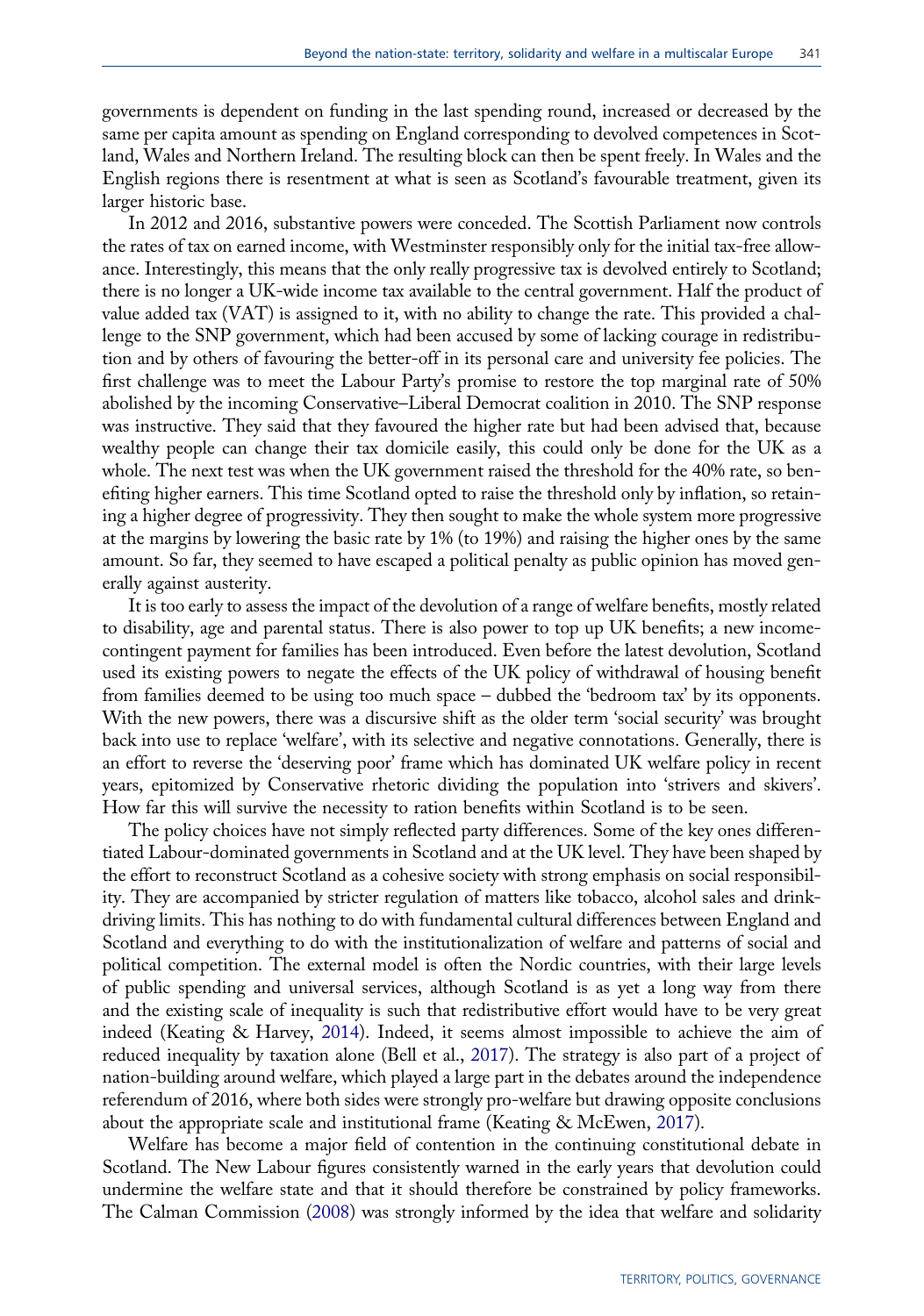<span id="page-12-0"></span>were necessary enhance by the role of the UK, seen as a 'sharing union'. Former Prime Minister Gordon Brown (Brown, [2014,](#page-13-0) [2019\)](#page-13-0) has continually identified the Union with welfare and sharing and even argued that the Barnett funding formula is based on need. Yet, in practice, attacks on the welfare state have come exclusively from the centre in its pursuit of austerity. At the periphery, there is more of a race to the top.

#### CONCLUSIONS: MULTILEVEL INCLUSION

Functional change in the fields of welfare and of economic development have thus coincided with spatial rescaling of policy fields, policy choices, policy communities and policy-making institutions. There is no determinate link between rescaling and social solidarity and no new spatial fix at which social compromises can be made or distribution and solidarity reconciled. The national welfare state is under strain but neither returning to the old nation-state model nor seeking to reconstruct it at new levels, whether above or below the state, can provide the answer. Rescaling, like 'globalization', is a political process, responsive to political and economic interests rather than a matter of inevitability. Both the scales of action and the policies to be pursued at those scales are a matter of contention. Rescaling has often been used as a pretext for depoliticizing policy fields and removing them in a double sense (spatially and functionally) from democratic participation and control. Such has been the case with much of spatial development policy as well as with supranational tasks like monetary policy in Europe. Neo-liberal versions of rescaling (Alesina & Spoloare, [2003](#page-13-0); Ohmae, [1995\)](#page-14-0), which present it as a functional imperative with definitive outcomes, must be seen rather as ideological constructions. Rescaling has also been used to confront power structures and open up issues to political contention. Issues of distribution and cohesion arise at all spatial scales and in relation to almost all policy fields, and must be addressed everywhere.

Rescaling thus does not necessarily result in a loss of solidarity or redistributive capacity, if that can be made up elsewhere. That also does not happen automatically but is an outcome of the structuring of politics and social compromise at different levels, from the European to the local. The critical factors are institutional design, political competition, and the construction of territorial policy communities. Collective identities also matter but only if these are seen as constructed and given particular meanings by political and social actors. The case of Scotland, where autonomous territorial institutions have been built within the last twenty years, illustrates how, with a broader state-wide welfare settlement, a territorially distinct regime can be constructed, showing progressively more divergence from the rest of the state.

#### DISCLOSURE STATEMENT

No potential conflict of interest was reported by the authors.

## FUNDING

This project received funding from the European Union's Horizon 2020 Research and Innovation Programme of the European Commission [grant agreement number 726950]; and the Economic and Social Research Council (ESRC) [grant number ES/H004645/1].

## **NOTES**

- 1. The proposed universal basic income would perhaps be an exception.
- 2. Whether the new spaces are defined as regions or nations is not in itself the key issue.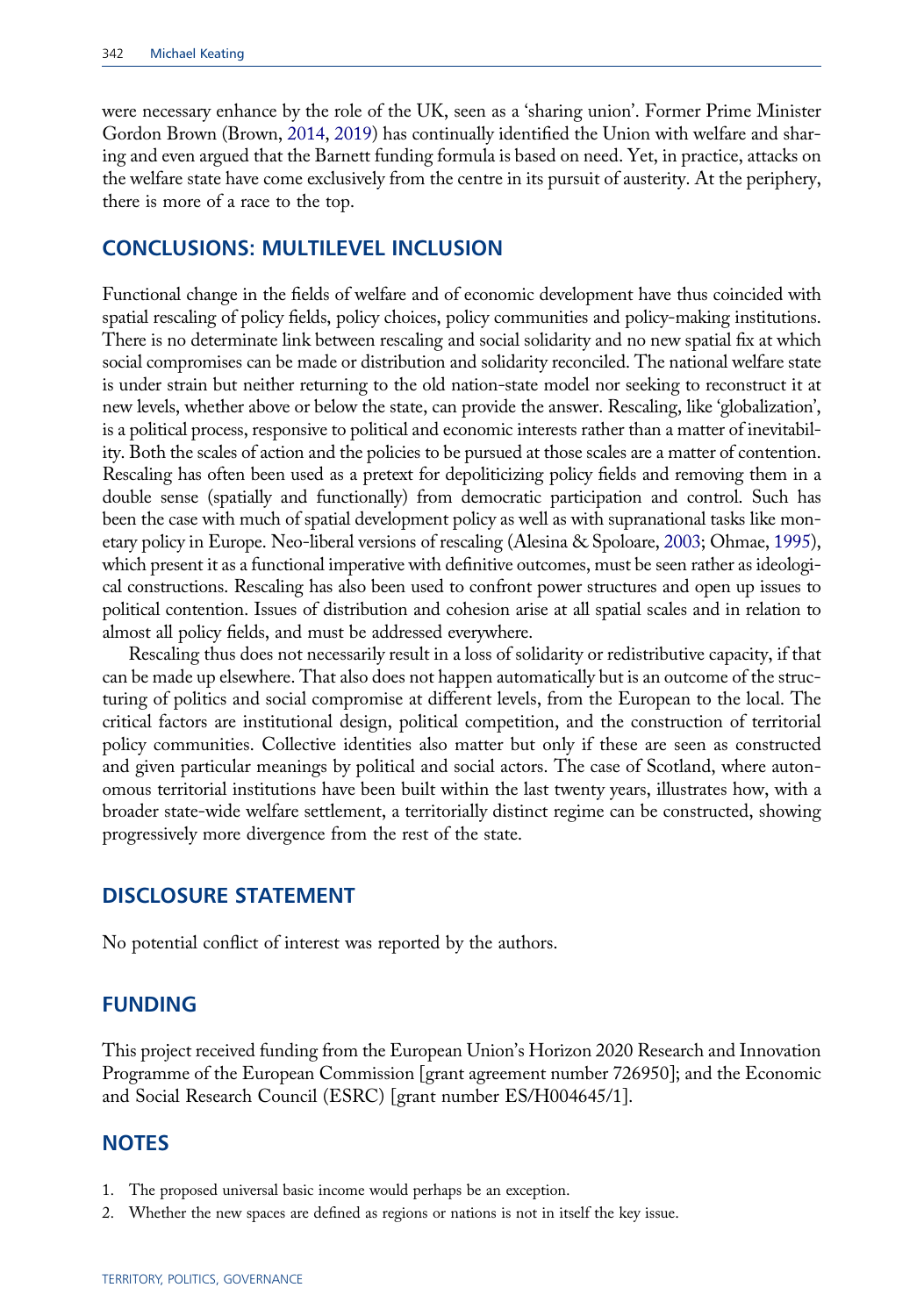<span id="page-13-0"></span>3. Otherwise, the reasoning would be backwards, explaining causes by effects.

- 4. Elsewhere, Keating [\(2013](#page-14-0)) has characterized this as a move from governance to government.
- 5. The UK, France, Spain, Italy, Belgium and Germany.
- 6. Confusingly, the term 'meso-corporatism' is also used to refer to sectoral coordination.

7. Some western German cities have complained that they are subsidizing eastern cities that are wealthier than themselves though the Land-based Finanzausgleich.

8. The word 'devolution' has been used in England to refer to an enhanced level of municipal government at the metropolitan level. This is very different from the quasi-federal arrangements in Scotland, Wales and Northern Ireland, where devolved governments have exclusive legislative powers over large policy fields.

9. Medical representative bodies in England, however, have often been closer to the Scottish model.

10. The obvious solution – a levy on all inheritances to finance a universal scheme – has so far been the victim of point-scoring by the UK parties using terms such as 'death tax' and 'dementia tax'.

11. The elderly on both sides of the border get free healthcare and pay for their residential care. There are local differences within England.

12. The Scottish system has been criticized as unaffordable, but it is the English system that appears to on the brink of collapse. Nobody expects that the mass of student debt will be repaid, and the increased loans following the removal of the recruitment cap have been financed by selling the existing loan book, a move characterized by critics as a Ponzi scheme. The Welsh system, which has been less of a political battlefield, is probably the most progressive in the UK.

13. The Scottish curriculum is also less nationalistic than the English one, with its obligatory promotion of 'British values' and efforts by ministers to emphasize the old trope of 'our island story'.

#### **ORCID**

Michael Keating <http://orcid.org/0000-0002-9105-5642>

#### **REFERENCES**

Alesina, A., & Spolaore, E. [\(2003](#page-5-0)). The size of nations. MIT Press.

- Banting, K. ([2006\)](#page-3-0). Social citizenship and federalism'. In S. Greer (Ed.), Territory, justice and democracy. Regionalism and federalism (pp. 44–66). Palgrave.
- Banting, K., & Kymlicka, W. (eds.). [\(2017](#page-2-0)). The strains of commitment: The political sources of solidarity in diverse societies. Oxford University Press.
- Bartolini, S. [\(2005](#page-2-0)). Restructuring Europe. Centre formation, system building, and political structuring between the nation state and the European union. Oxford University Press.
- Bell, D., Eiser, D., & Lisenkova, K. [\(2017](#page-11-0)). Inequality in Scotland: Dimensions and policy responses. In M. Keating (Ed.), A wealthier, fairer Scotland. The political economy of constitutional change (pp. 55-73). Edinburgh University Press.
- Bertelsmann Stiftung. ([2008\)](#page-7-0). Bürger und Föderalismus. Eine Umfage zur Roller der Bundeslander. Bertlesmann.
- Brenner, N. ([2004\)](#page-4-0). New state spaces. Urban governance and the rescaling of statehood. Oxford University Press.
- Bristow, G. [\(2005](#page-5-0)). Everyone's a 'winner': Problematising the discourse of regional competitiveness. Journal of Economic Geography, 5(3), 285–230. <https://doi.org/10.1093/jeg/lbh063>
- Bristow, G. ([2010\)](#page-5-0). Critical reflections on regional competitiveness. Routledge.

Brown, G. [\(2014](#page-12-0)). My Scotland, Our Britain. A future worth sharing. Simon and Schuster.

- Brown, G. [\(2019](#page-12-0), June 25). Speech to Fabian Society. [https://fabians.org.uk/fabian-society-speech-gordon-brown](https://fabians.org.uk/fabian-society-speech-gordon-brown-on-combatting-the-far-right/)[on-combatting-the-far-right/](https://fabians.org.uk/fabian-society-speech-gordon-brown-on-combatting-the-far-right/)
- Brugnoli, A., & Colombo, A. (Eds.). [\(2012](#page-8-0)). Government, governance and welfare reform. Structural changes and subsidiarity in Italy and Britain. Edward Elgar.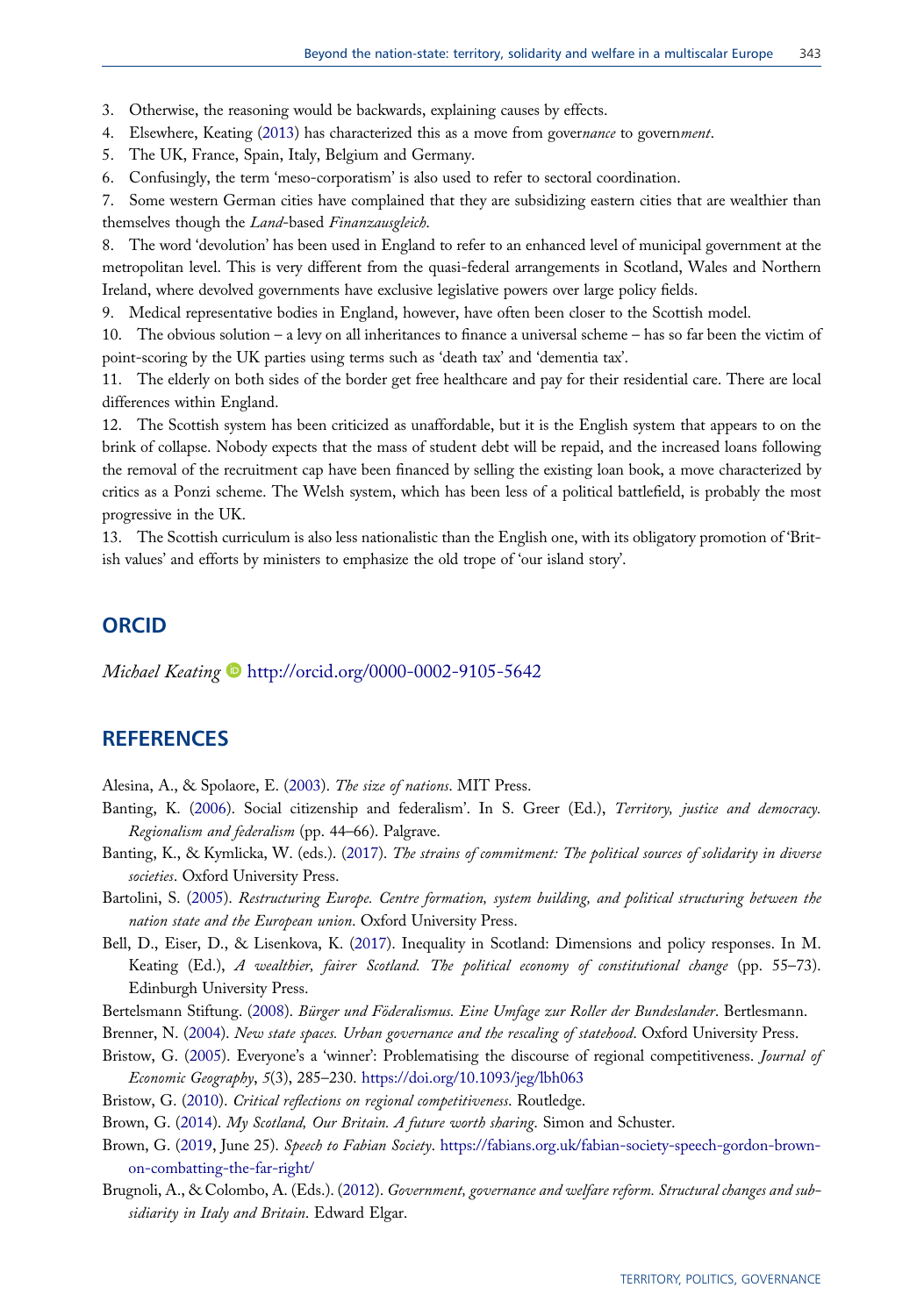- <span id="page-14-0"></span>Calman Commission. ([2008\)](#page-9-0). Commission on Scottish devolution. The future of Scottish devolution within the Union: A first report (Presented to the Presiding Officer of the Scottish Parliament and to the Secretary of State for Scotland, on behalf of Her Majesty's Government).
- Costa-Font, J., & Rico, A. [\(2006](#page-8-0)). Vertical competition in the Spanish national health system. Public Choice, 128(3–4), 477–498. <https://doi.org/10.1007/s11127-005-9011-y>
- Crouch, C., Le Galès, P., Trigilia, C., & Voelzkow, H. [\(2001](#page-4-0)). Local production systems in Europe. Rise or demise? Oxford University Press.
- Curtice, J., & Ormston, R. ([2011\)](#page-9-0). Is Scotland more left-wing than England? British Social Attitudes, 28, 42. [http://](http://www.scotcen.org.uk/media/176048/2011-is-scotland-more-left-wing-than-england.pdf) [www.scotcen.org.uk/media/176048/2011-is-scotland-more-left-wing-than-england.pdf](http://www.scotcen.org.uk/media/176048/2011-is-scotland-more-left-wing-than-england.pdf).
- Dente, B. ([1997](#page-8-0)). Federalismo e politiche pubbliche. In A. Martelli (Ed.), Quale federalismo per l'Italia? Terzo rapporto sulle priorità nazionali (pp. 189–205). Mondadori.
- Dupuy, C. [\(2017](#page-8-0)). La régionalisation sans les inégalités. Les politiques régionales d'éducation en France et en Allemagne. Presses Universitaires de Rennes.
- Durkheim, E. ([1964\)](#page-3-0). The division of labour in society. Free Press.
- Ferrera, M. [\(2005](#page-2-0)). The new boundaries of welfare. Oxford University Press.
- Finer, S. E. ([1997\)](#page-3-0). The history of government, III. Empires, monarchies and the modern state. Oxford University Press.
- Gallego, R., & Subirats, J. [\(2011](#page-8-0)). Comporta el desplegament autonòmic un augment de les desigualtats a Espanya? Descentralització, polítiques de benestar i justicia social. In R. Gallego, & J. Subirats (Eds.), Autonomies i desigualtats a Espanya: Perceptions, evolució social i polítiques de benestar (pp. 23–31). Institut d'Estudis Autonómics.
- Greer, S. ([2006\)](#page-3-0). Introduction. In S. Greer (Ed.), Territory, democracy and justice. Regionalism and federalism in western countries (pp. 1–17). Palgrave.
- Henderson, A., Jeffery, C., & Wincott, D. (eds.). ([2013\)](#page-7-0). Citizenship after the nation-state. Macmillan.
- Kazepov, Y., & Barberis, E. ([2008\)](#page-4-0). La dimensione territoriale delle politiche sociali in Europa: alcune riflessioni sui processi di rescaling e governance. Revista delle Politiche Sociali, 3, 51-78.
- Keating, M. ([2010\)](#page-9-0). The government of Scotland. Public policy making after devolution (2nd ed.). Edinburgh University Press.
- Keating, M. ([2013](#page-4-0)). Rescaling the European state. The making of territory and the rise of the meso. Oxford University Press.
- Keating, M. [\(2017](#page-5-0)). Contesting European regions. Regional Studies, 51(1), 9-18. [https://doi.org/10.1080/](https://doi.org/10.1080/00343404.2016.1227777) [00343404.2016.1227777](https://doi.org/10.1080/00343404.2016.1227777)
- Keating, M., Cairney, P., & Hepburn, E. [\(2008](#page-6-0)). Territorial policy communities and devolution in the United Kingdom. Cambridge Journal of Regions, Economy and Society, 2(1), 51–66. [https://doi.org/10.1093/cjres/](https://doi.org/10.1093/cjres/rsn024) [rsn024](https://doi.org/10.1093/cjres/rsn024)
- Keating, M., & Harvey, M. [\(2014](#page-11-0)). Small states in a big world. What Scotland can learn. Luath.
- Keating, M., & McEwen, N. [\(2017](#page-11-0)). The Scottish independence debate. In M. Keating (Ed.), Debating Scotland: Issues of independence and union in the 2014 referendum (pp. 1–26). Oxford University Press.
- Keating, M., & Wilson, W. ([2014\)](#page-6-0). Regions with regionalism? The rescaling of interest groups in six European states. European Journal of Political Research, 53(4), 840–857. <https://doi.org/10.1111/1475-6765.12053>
- López-Santana, M. [\(2015](#page-8-0)). The new governance of welfare states in the United States and Europe. Between decentralization and centralization in the activation era. State University of New York Press.
- Marshall, T. H. [\(1992](#page-2-0)). Citizenship and social class. Pluto.
- McEwen, N., & Moreno, L. (Eds.). ([2005\)](#page-8-0). The territorial politics of welfare. Routledge.
- Miller, D. ([1995\)](#page-2-0). On nationality. Oxford University Press.
- Noël, A. ([1999\)](#page-5-0). Is decentralization conservative? In R. Young (Ed.), Stretching the federation. The art of the state in Canada (pp. 195-219). Institute of Intergovernmental Relations, Queen's University.
- NU Health Care. ([2003\)](#page-9-0). Doctor's orders. The health of the nation index. Norwich Union Health Care.
- Oates, W. E. [\(1999](#page-3-0)). An essay on fiscal federalism. Journal of Economic Literature, 37(3), 1120-1149. [https://doi.](https://doi.org/10.1257/jel.37.3.1120) [org/10.1257/jel.37.3.1120](https://doi.org/10.1257/jel.37.3.1120)
- Ohmae, K. [\(1995](#page-3-0)). The end of the nation state: The rise of regional economies. The Free Press.
- Parsons, T. ([1971\)](#page-3-0). The systems of modern societies. Prentice-Hall.